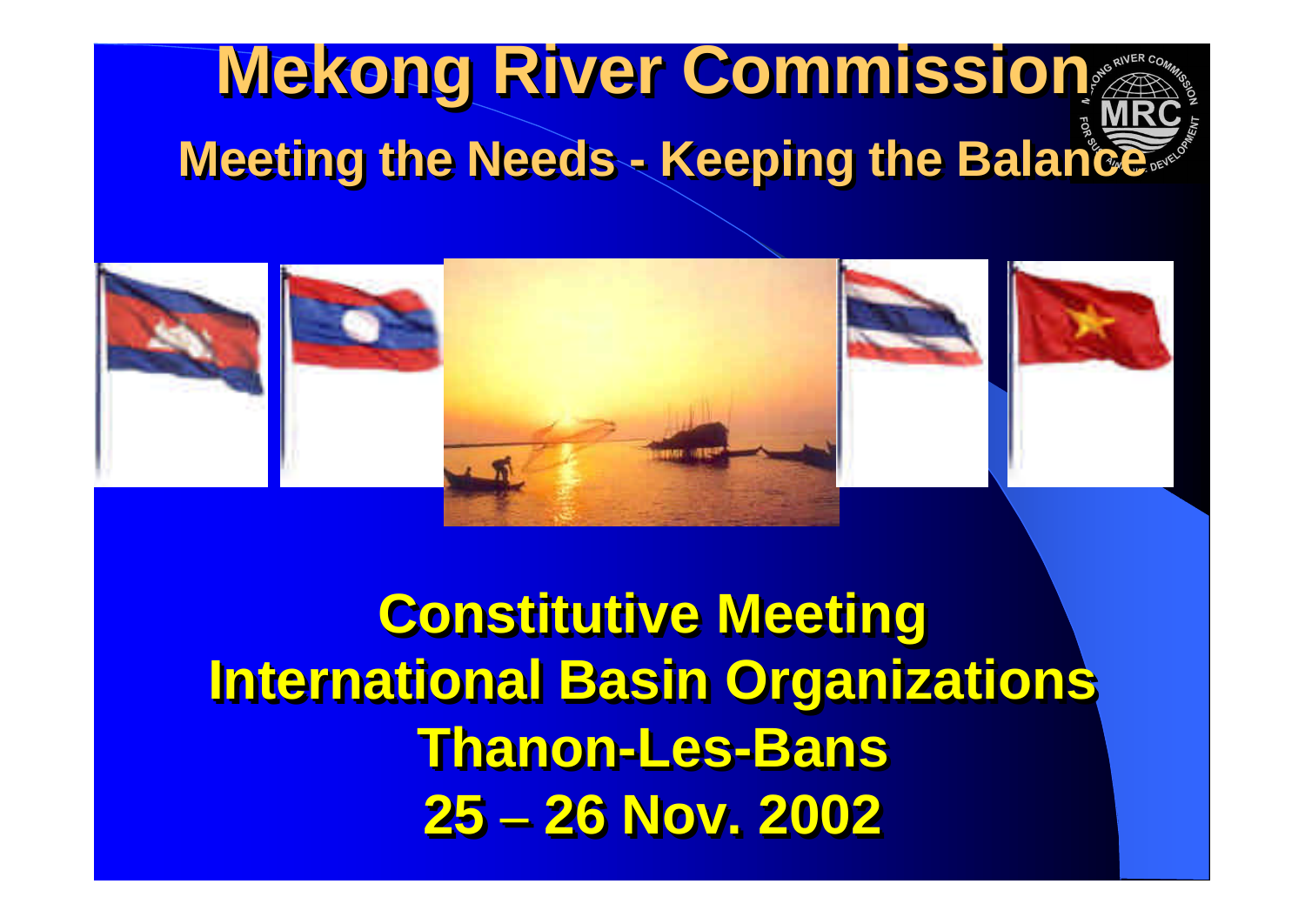## **Mekong River Co-operation - Spanning Almost Half a Century**



- Studies by ECAFE and others => great potentials of then less known Mekong and calls for international cooperation.
- Mekong cooperation was formalized in 1957. It has gone through good time and turbulence of history/regional and world politics
- l End of cold war area, countries in LMB decided to turn battlefield to market place.
- l Laudable call for sustainable development.
- In 1995, a new, framework agreement was signed and MRC was established as the successor of the previous Mekong Committee.

| <b>Mekong Committee</b> | <b>Interim Mekong Committee</b> | <b>MRC</b> |
|-------------------------|---------------------------------|------------|
| <b>57</b><br>58         |                                 |            |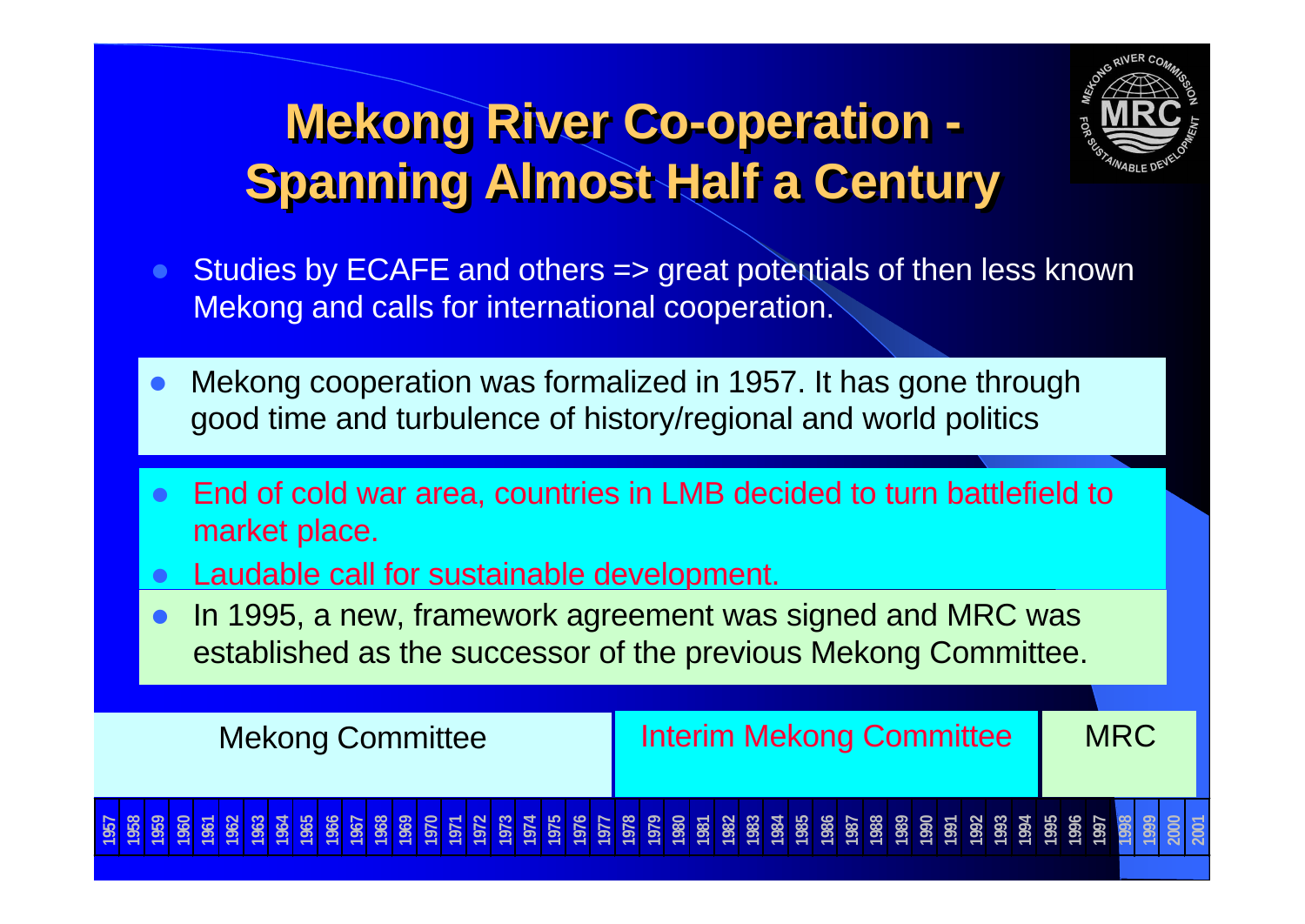



**Contributors**: **Upper Mekong (18%)**

- $\bullet$  China 16%
- $\bullet$  Myanmar  $-2\%$ **Lower Mekong (82%)**
- $\bullet$  Cambodia 18%
- $\bullet$  Lao 35%
- $\bullet$  Thailand 18%
- $\bullet$  Viet Nam 11%

Throughout history, river has both divided people and brought them together.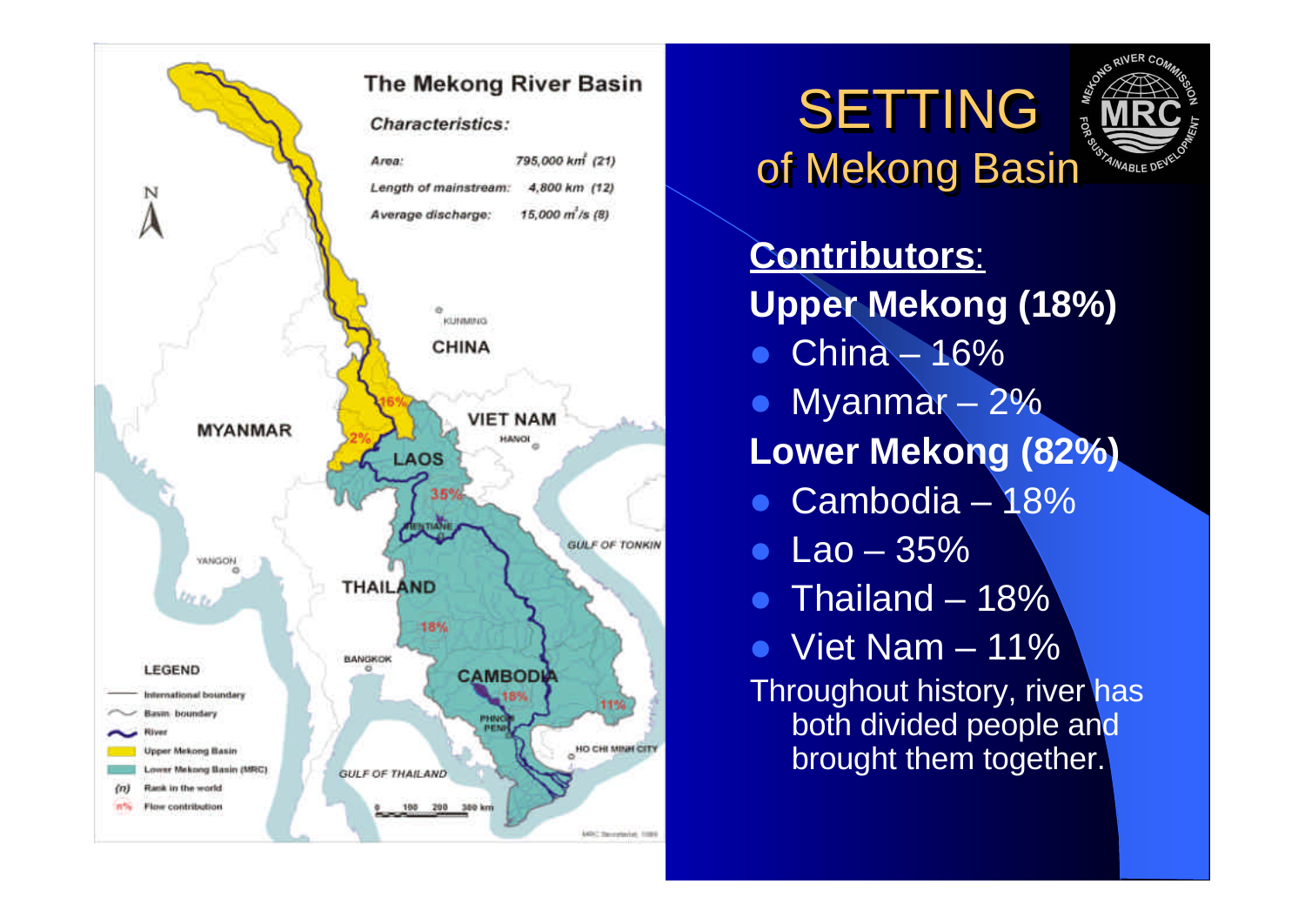

**Potentials and Challenge** With average flow of 15,000 m<sup>2</sup> /second; supporting one of most productive and diverse **ecosystems** in the world. **Total population living in** the Mekong Basin is at present 73 million people => young & fast growing. Least spoiled & least developed, potential for development is from utilized. However, considerable challenge lies ahead.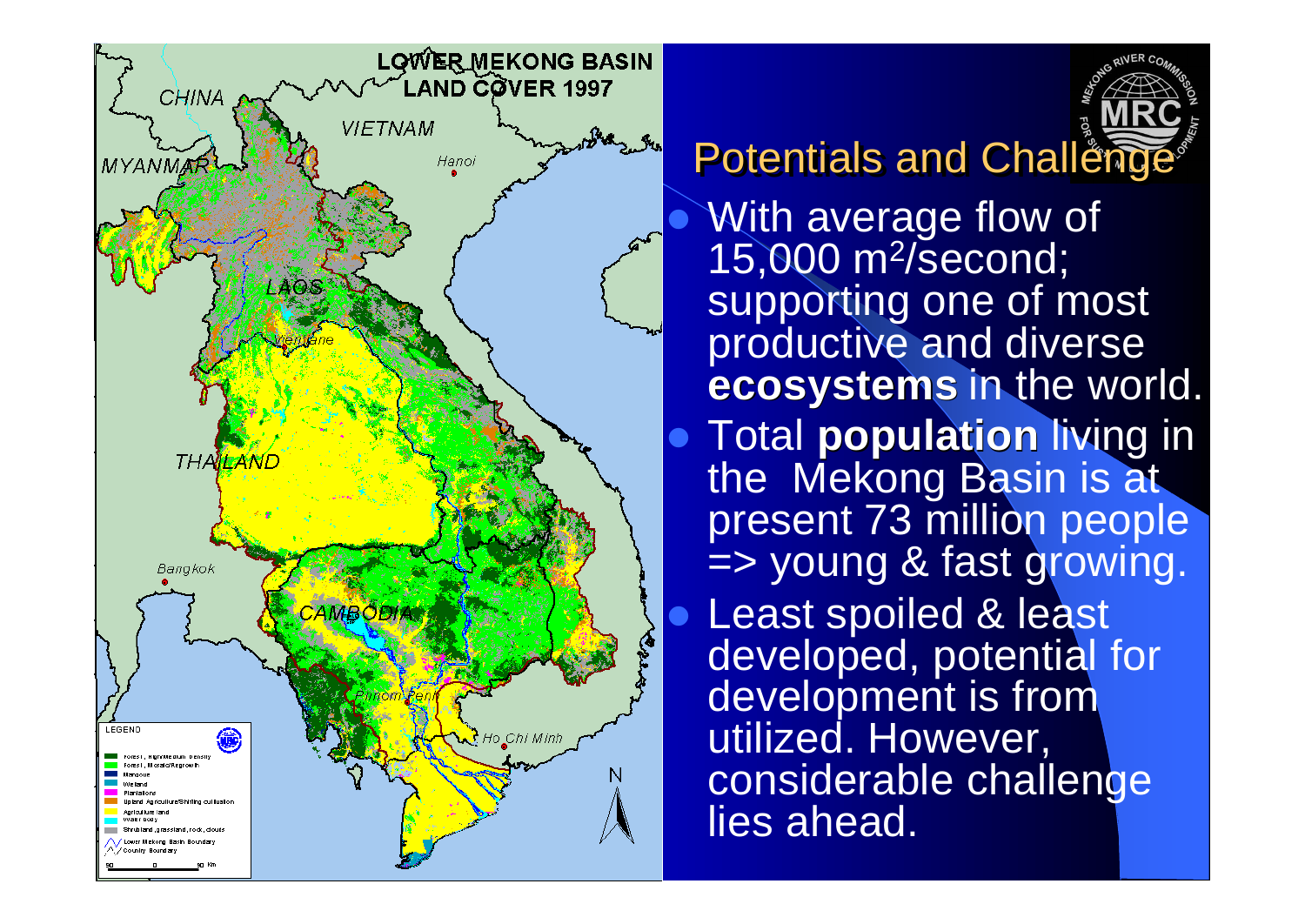## Role of Mekong River Commission



The 1995 Agreement states, MRC's role is to promote **"Cooperation in all fields of sustainable development, utilisation, management and conservation of the water and related resources of the Basin."**

This should contribute to **sustainable and balanced development**, while preserving the **environmental integrity** of the Basin.

Through joint institution – MRC.

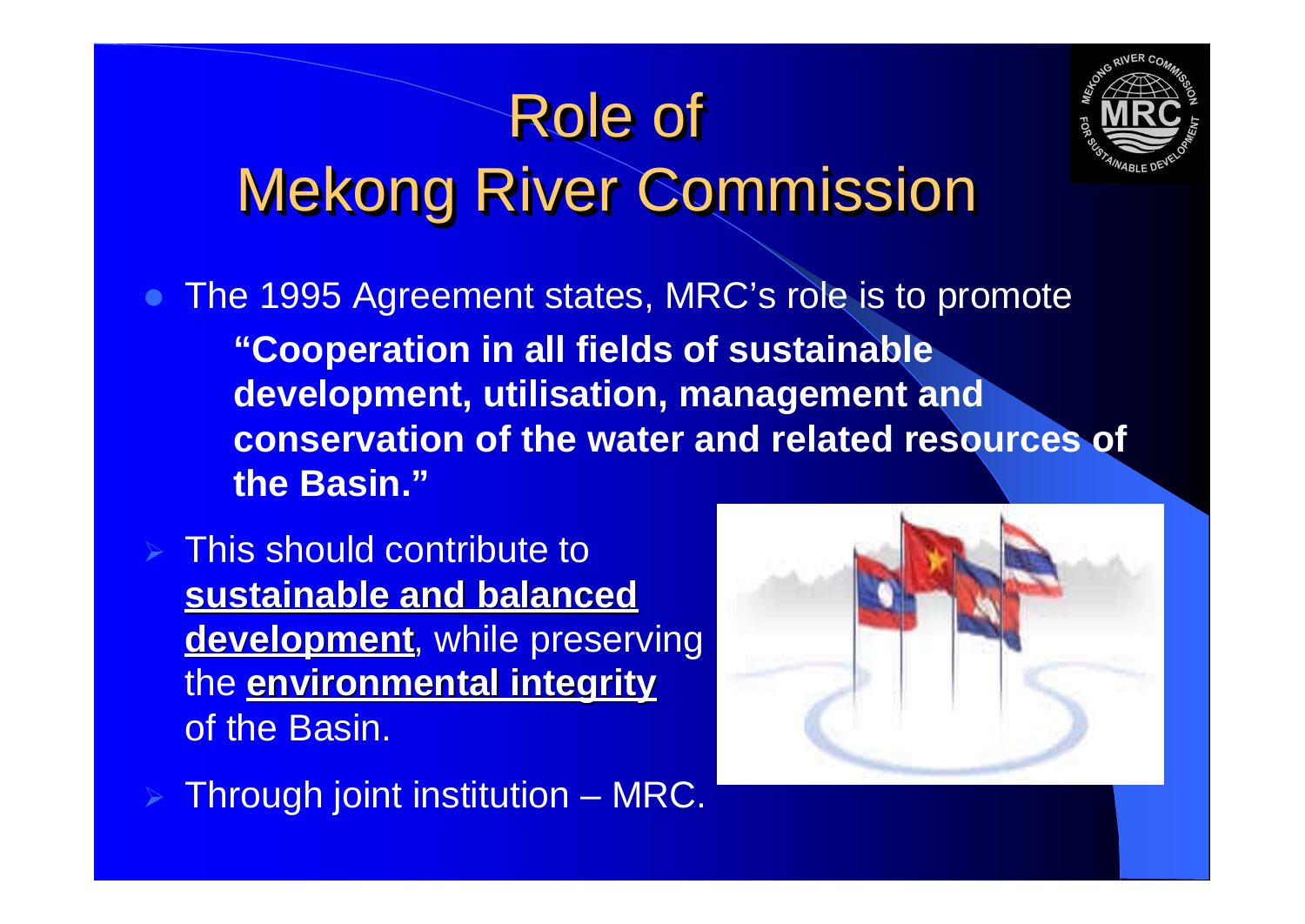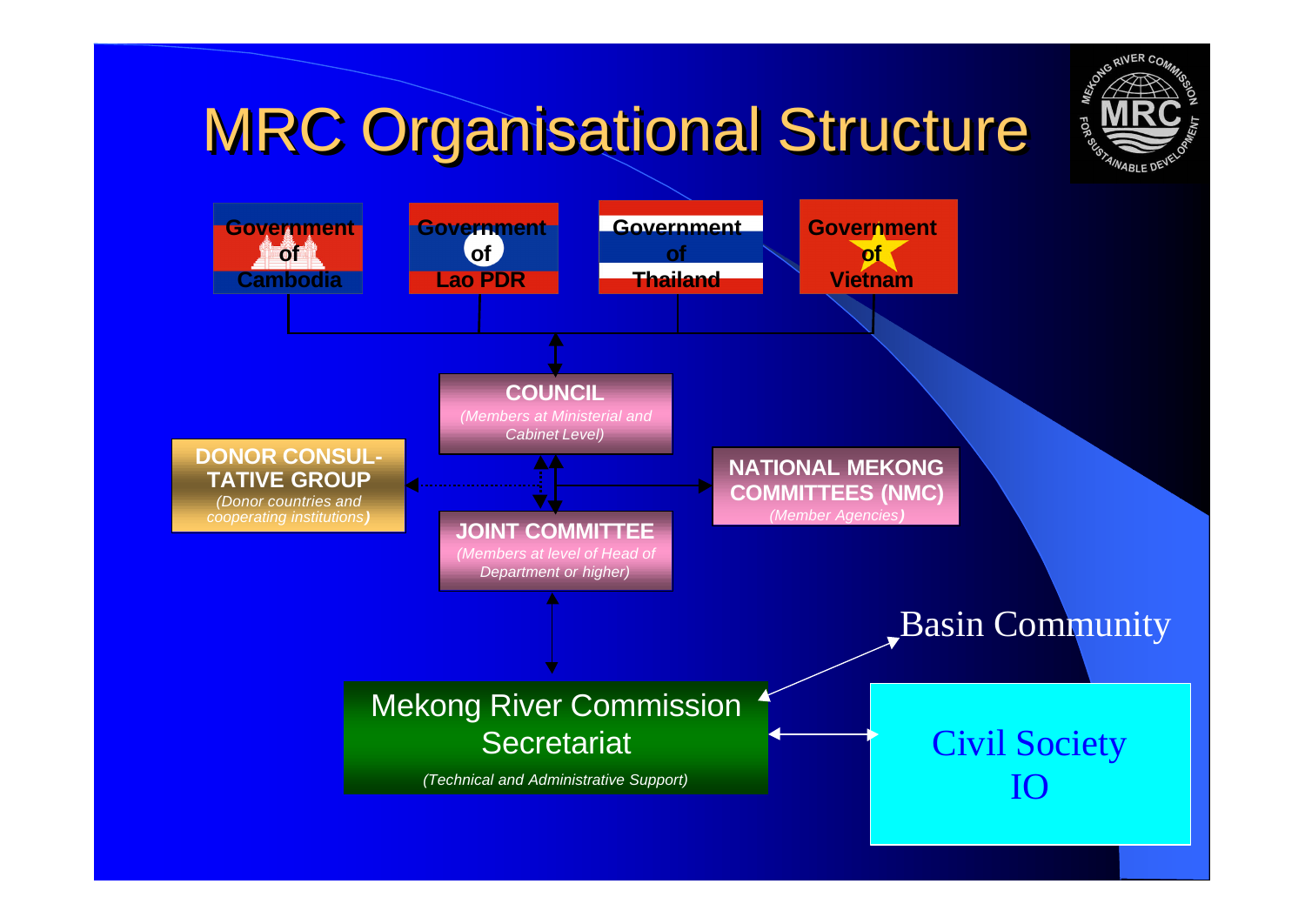

# 1995 Agreement

**• Framework Agreement:** 

- principles, objectives, institution, and dispute resolutions; and
- Agreement to agree on other procedures, rules, guidelines, and standards.
- **Framework vs. comprehensive** agreements.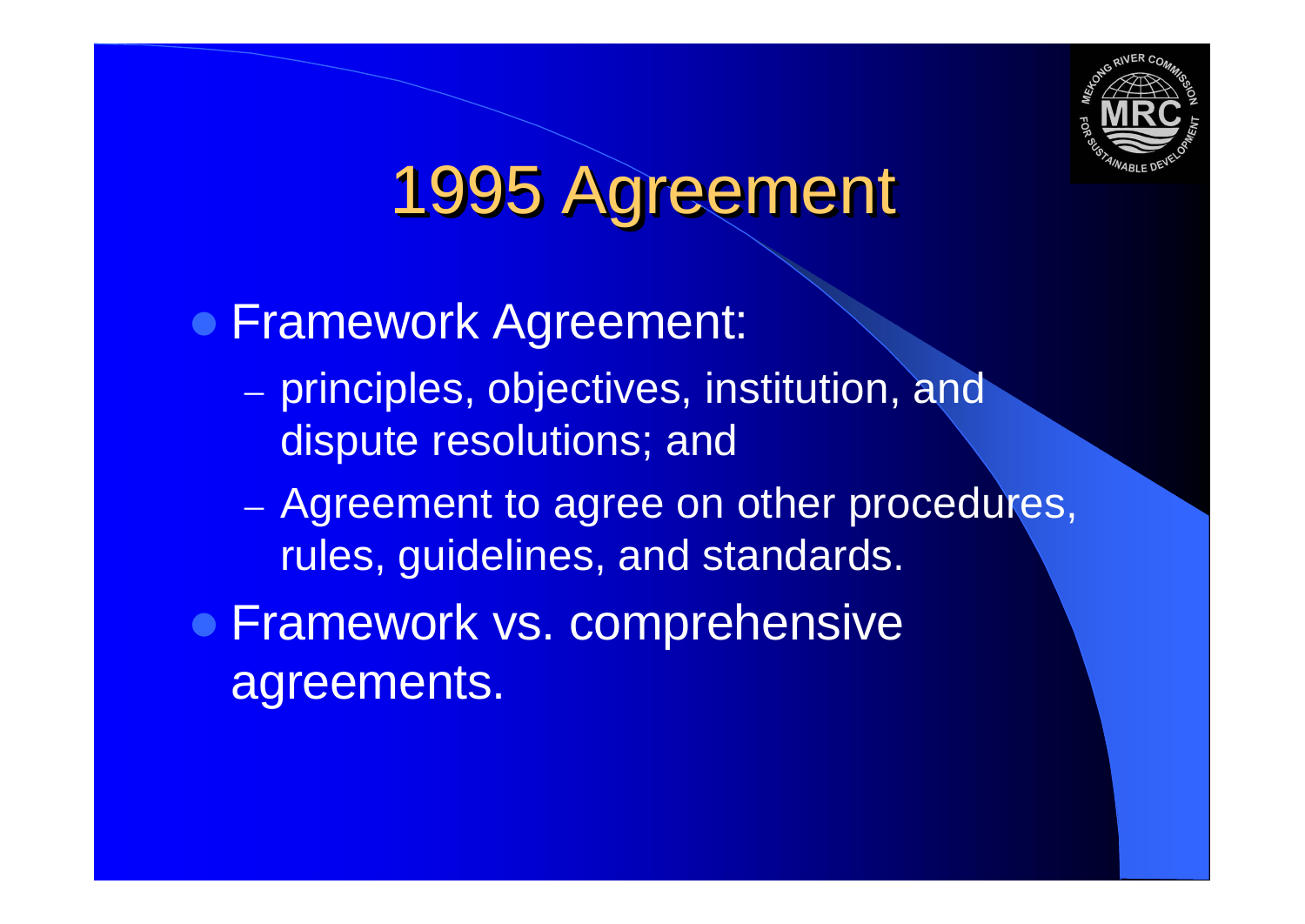

#### **…And Three Key Elements in the MRC Approach:**

#### *Generating Knowledge:*

**Be the main knowledge-centre on** water-related basin issues, understanding changing interdependencies.

#### *Seeking mutual benefits & equity:*

**Identifying needs and policy issues,** and enabling win-win solutions that help meet the needs of all.

#### *Ensuring sustainability*

**Ensuring long term benefit for both** present + future generations.



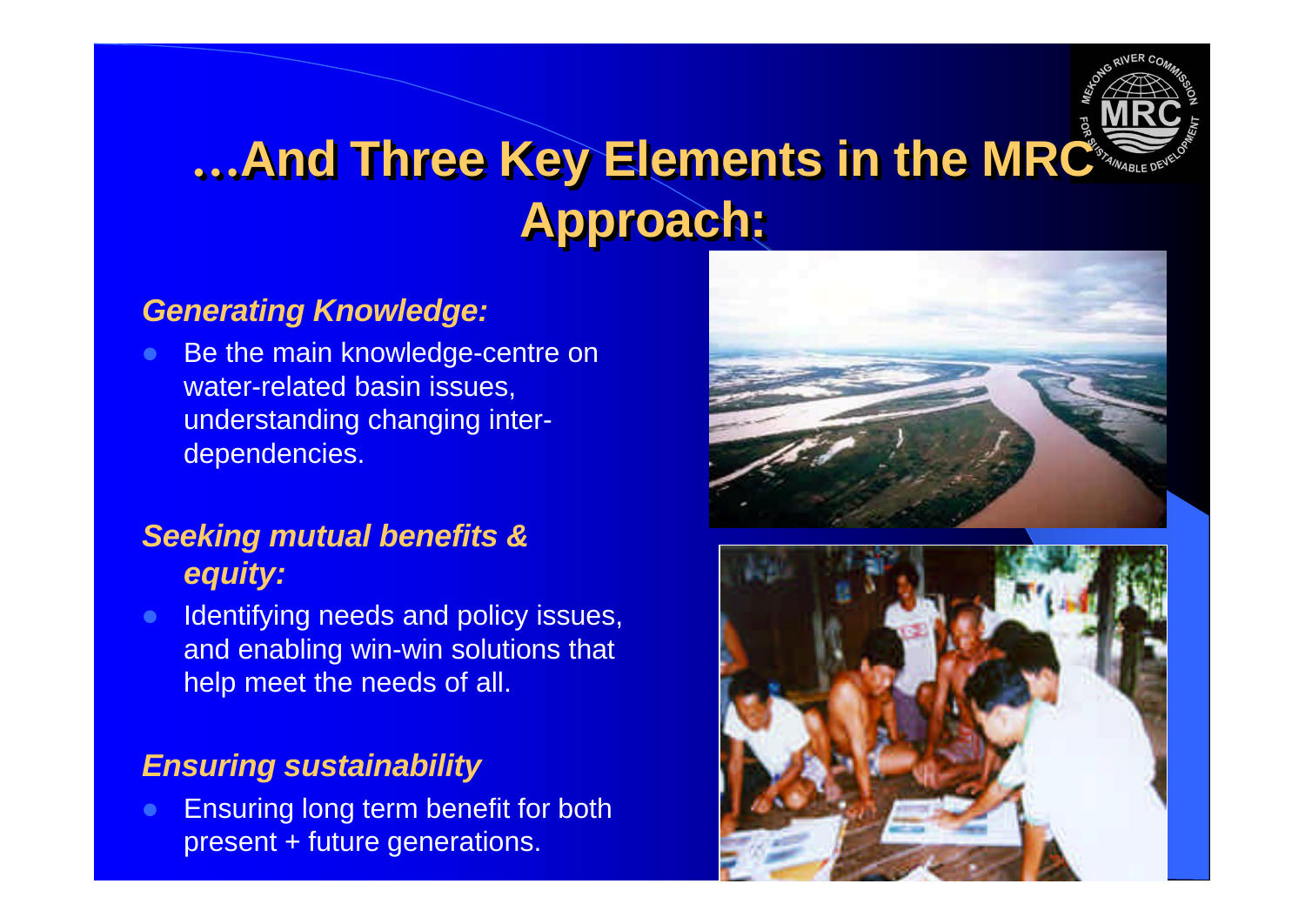

## **Basin Development Plan/Processes**

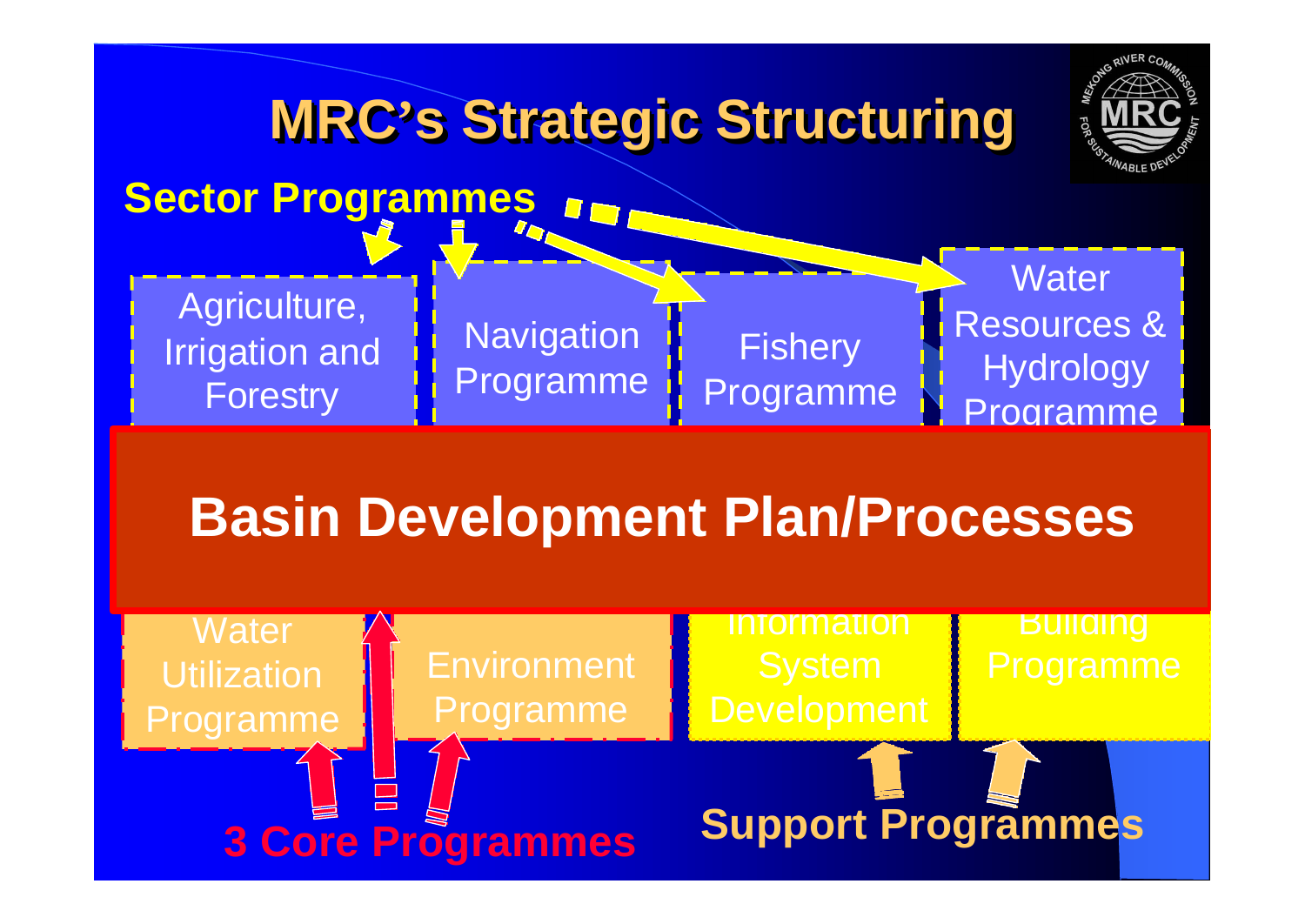

# MRC Sources of Funding

- MRC member-countries annual contribution to OEB;
- MRC member-countries contribution in kind and cash to programmes;
- **Donor technical & financial assistance.**
- => MRC decision to gradually increase national contribution.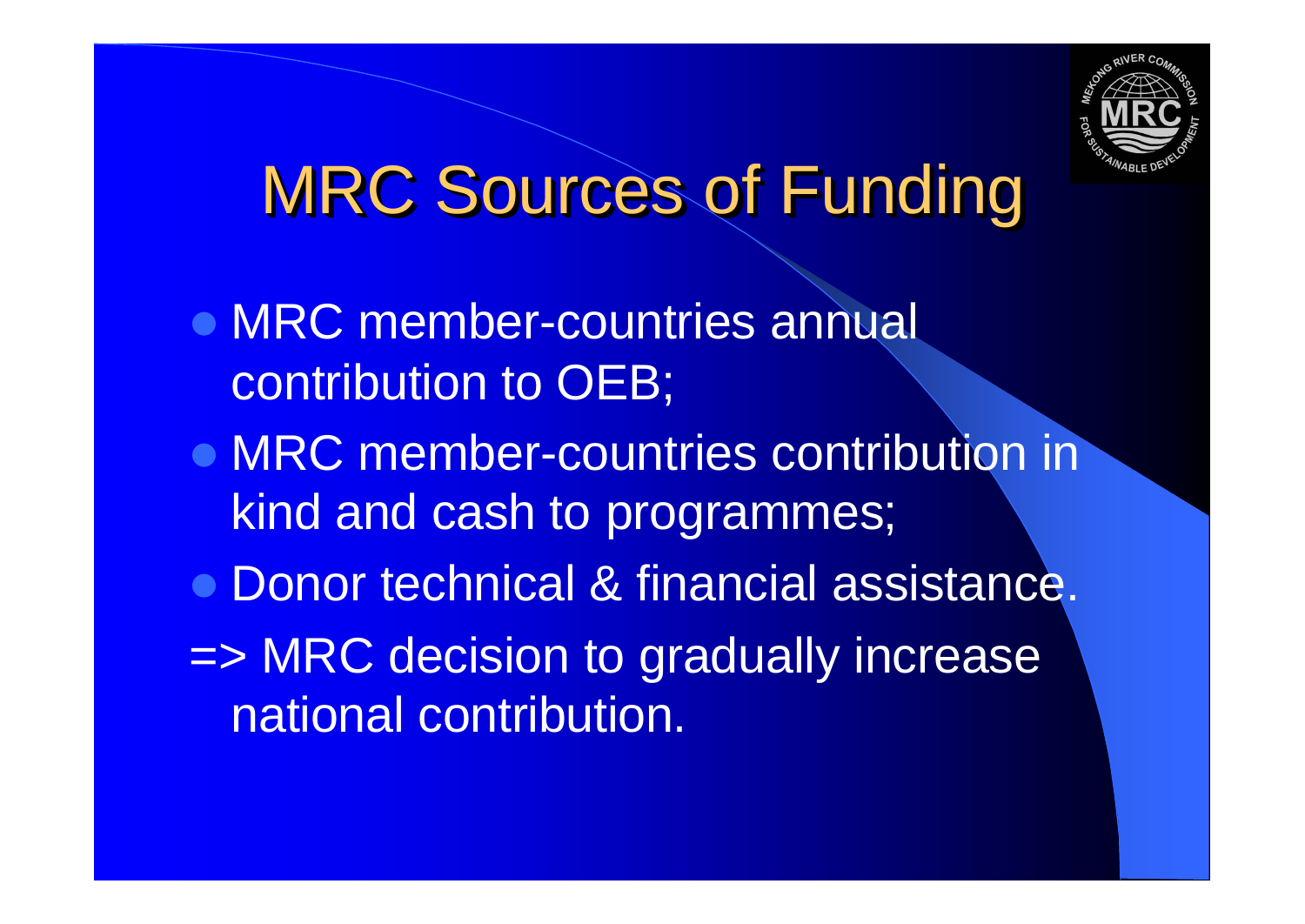# MRC's STRATEGY: The Catchment Management Approach



- **Effective two-way** communication with all key **stakeholders**
- **Local communities 'the' stakeholders'** are included in the management and protection of the ecosystems
- **natural boundaries** are identified and **managed holistically (sectors + cross cutting themes)**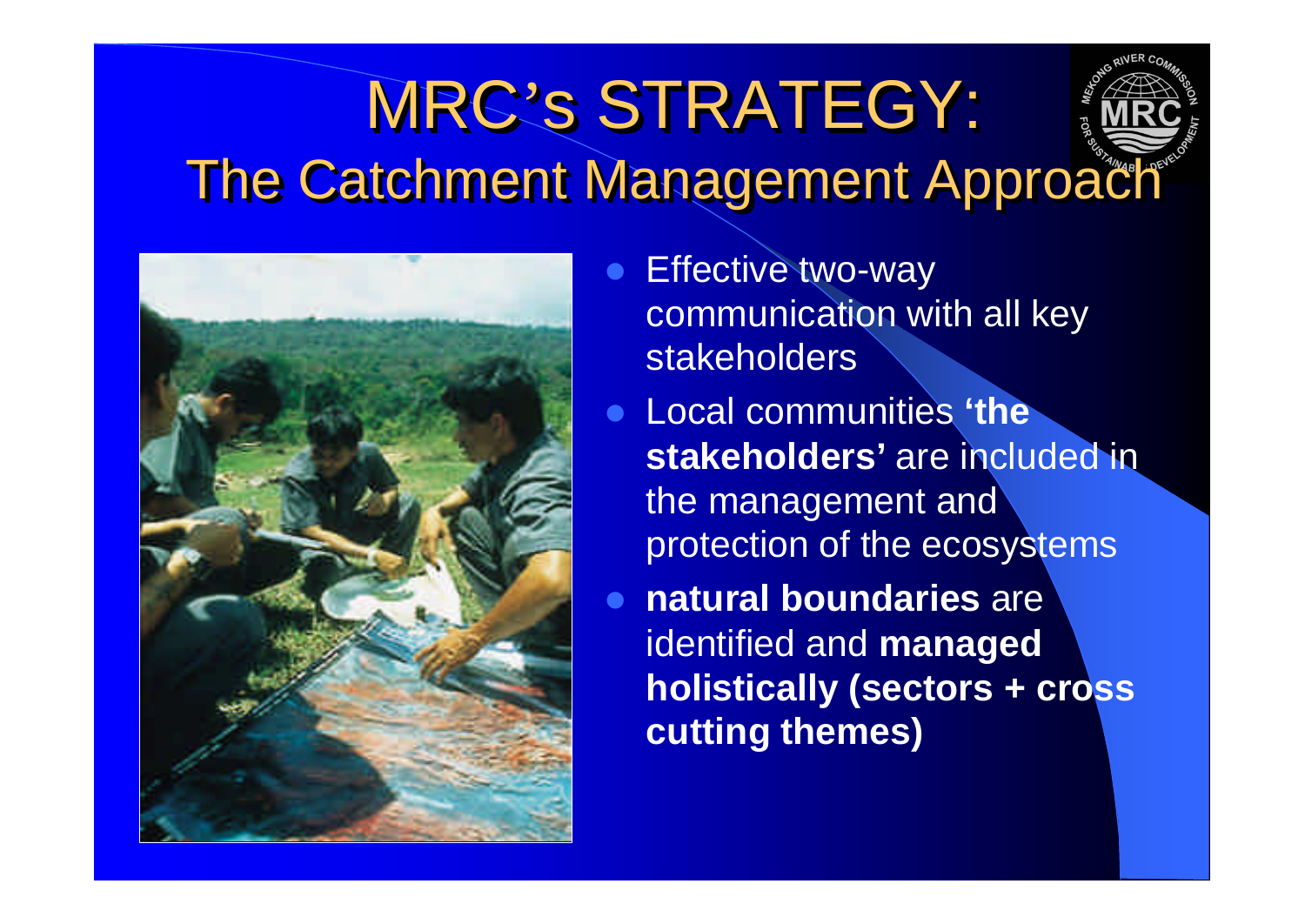

## **Participation & Accountability**

- **Member Countries (National Mekong Committees, Line** Ministries);
- Basin Community (Civil Society, Mass Organizations), Donors,
- Dialogue Partners (China and Myanmar)
- **. MRC's observers (ESCAP, UNDP, ADB, IUCN, WWF,** ASEAN)
- Regional and International Organizations/ Initiatives.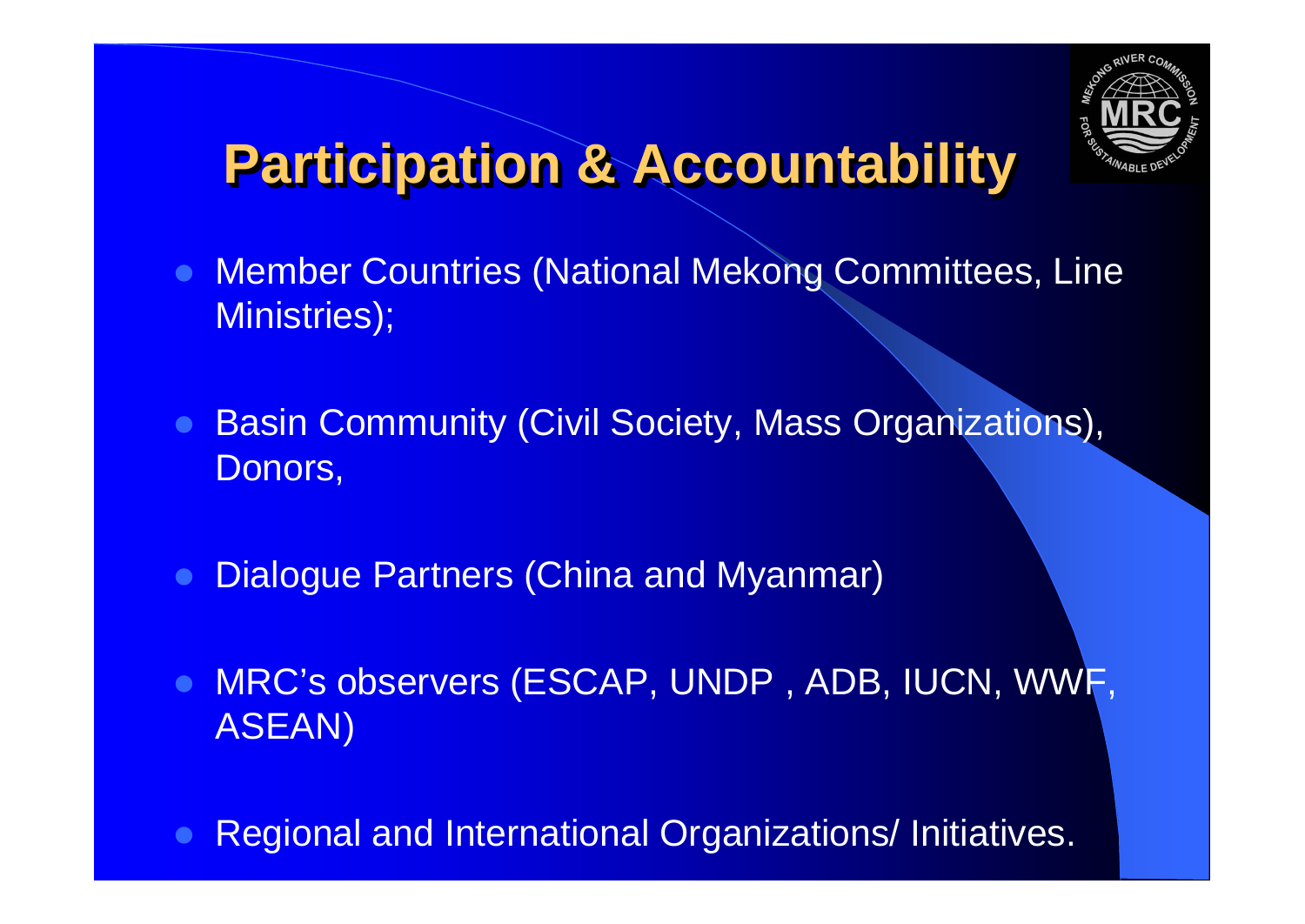### **Participation & Accountability**

#### **• Signed partnership agreements:**

- Murray Darling Basin Commission (1997);
- Asian Institute of Technology (AIT, 2000),
- ADB (2000),
- World Meteorological Organization (WMO)
- UNEP/International Environment Technology Center (2001),IUCN,
- UNESCO-IHE Delft (2001)
- WWF 2001
- Asian disaster Preparedness Center (2002)
- **Other universities**

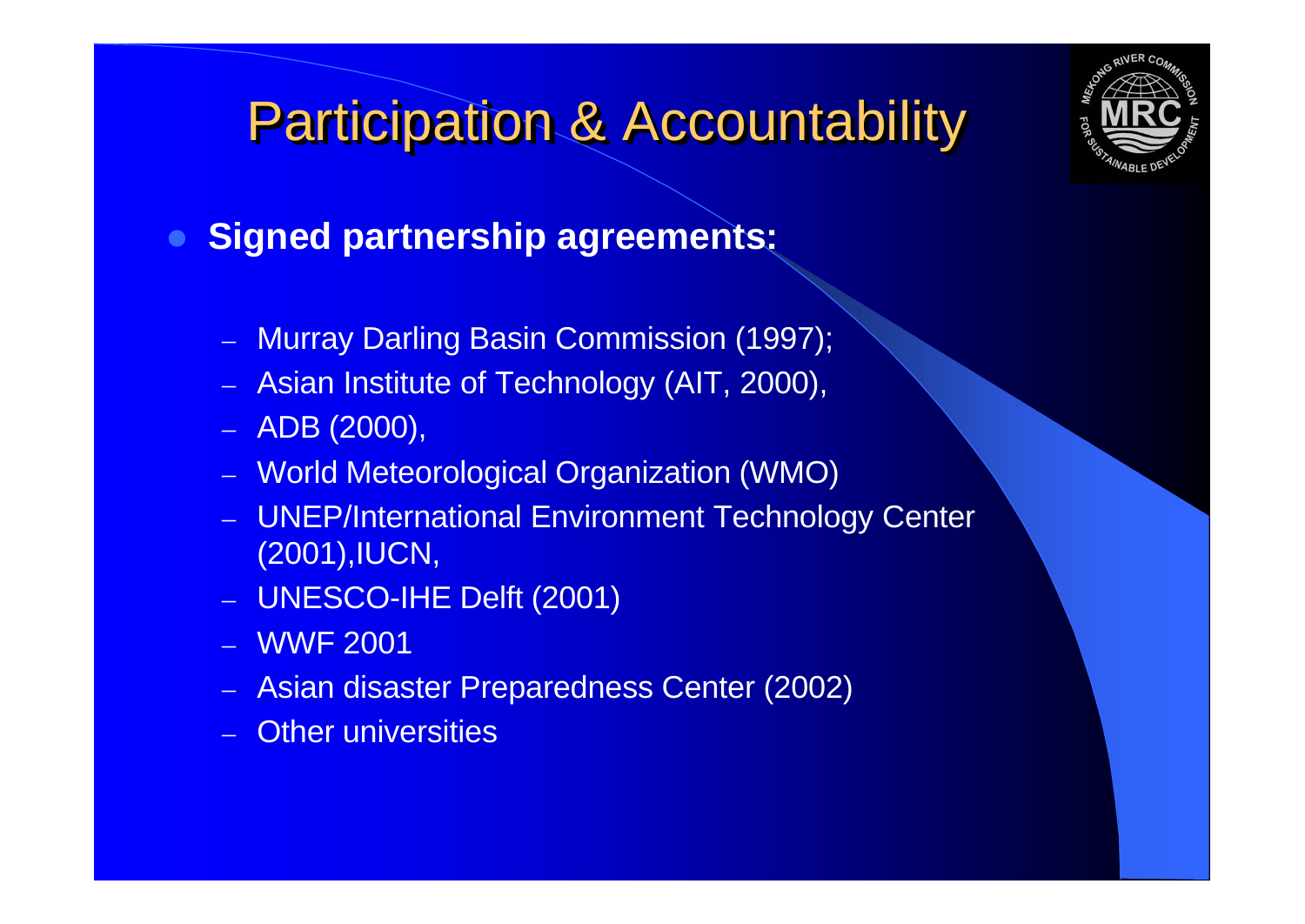# MRC's STRATEGY: MRC's STRATEGY: Sustainable Basin Development Sustainable Basin Development

In line with the 1995 agreement, MRC strives to ensure that development priorities have an **holistic perspective.** We do this through an integrated river basin management approach and through regional cooperation.



 Overall, the MRC is guided by the objective of **sustainable, and environmentally sound development**.